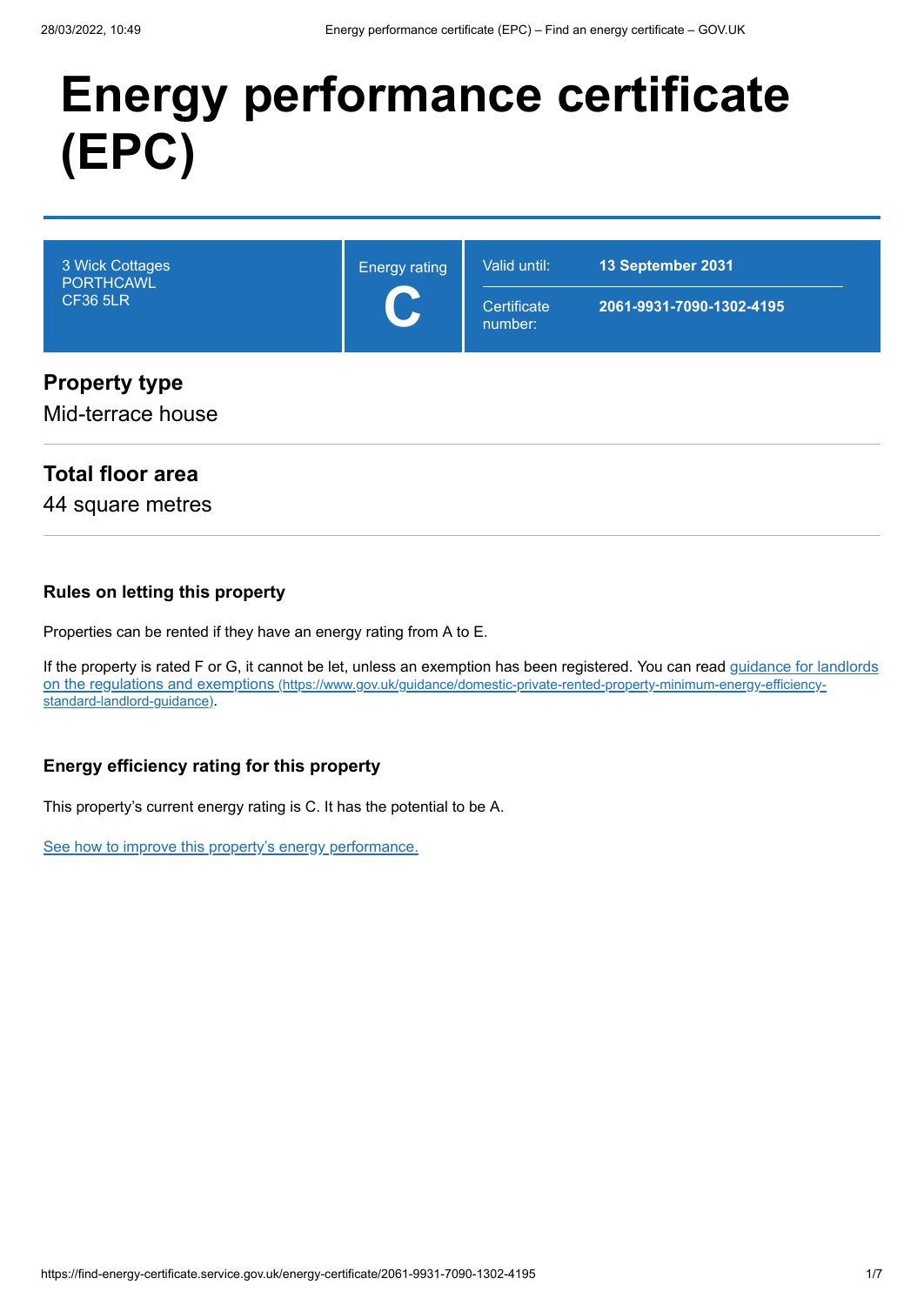| <b>Score</b> | <b>Energy rating</b> | <b>Current</b> | <b>Potential</b> |
|--------------|----------------------|----------------|------------------|
| $92 +$       | A                    |                | 93<br>A          |
| 81-91        | В                    |                |                  |
| 69-80        | $\mathbf C$          | 70   C         |                  |
| 55-68        |                      |                |                  |
| 39-54        | Е                    |                |                  |
| $21 - 38$    | F                    |                |                  |
| $1 - 20$     | G                    |                |                  |

The graph shows this property's current and potential energy efficiency.

Properties are given a rating from A (most efficient) to G (least efficient).

Properties are also given a score. The higher the number the lower your fuel bills are likely to be.

For properties in England and Wales:

- the average energy rating is D
- the average energy score is 60

#### **Breakdown of property's energy performance**

This section shows the energy performance for features of this property. The assessment does not consider the condition of a feature and how well it is working.

Each feature is assessed as one of the following:

- very good (most efficient)
- good
- average
- poor
- very poor (least efficient)

When the description says "assumed", it means that the feature could not be inspected and an assumption has been made based on the property's age and type.

| <b>Feature</b> | <b>Description</b>                                        | Rating    |
|----------------|-----------------------------------------------------------|-----------|
| Wall           | Sandstone or limestone, as built, no insulation (assumed) | Very poor |
| Roof           | Pitched, 100 mm loft insulation                           | Average   |
| Window         | Fully double glazed                                       | Good      |

https://find-energy-certificate.service.gov.uk/energy-certificate/2061-9931-7090-1302-4195 2/7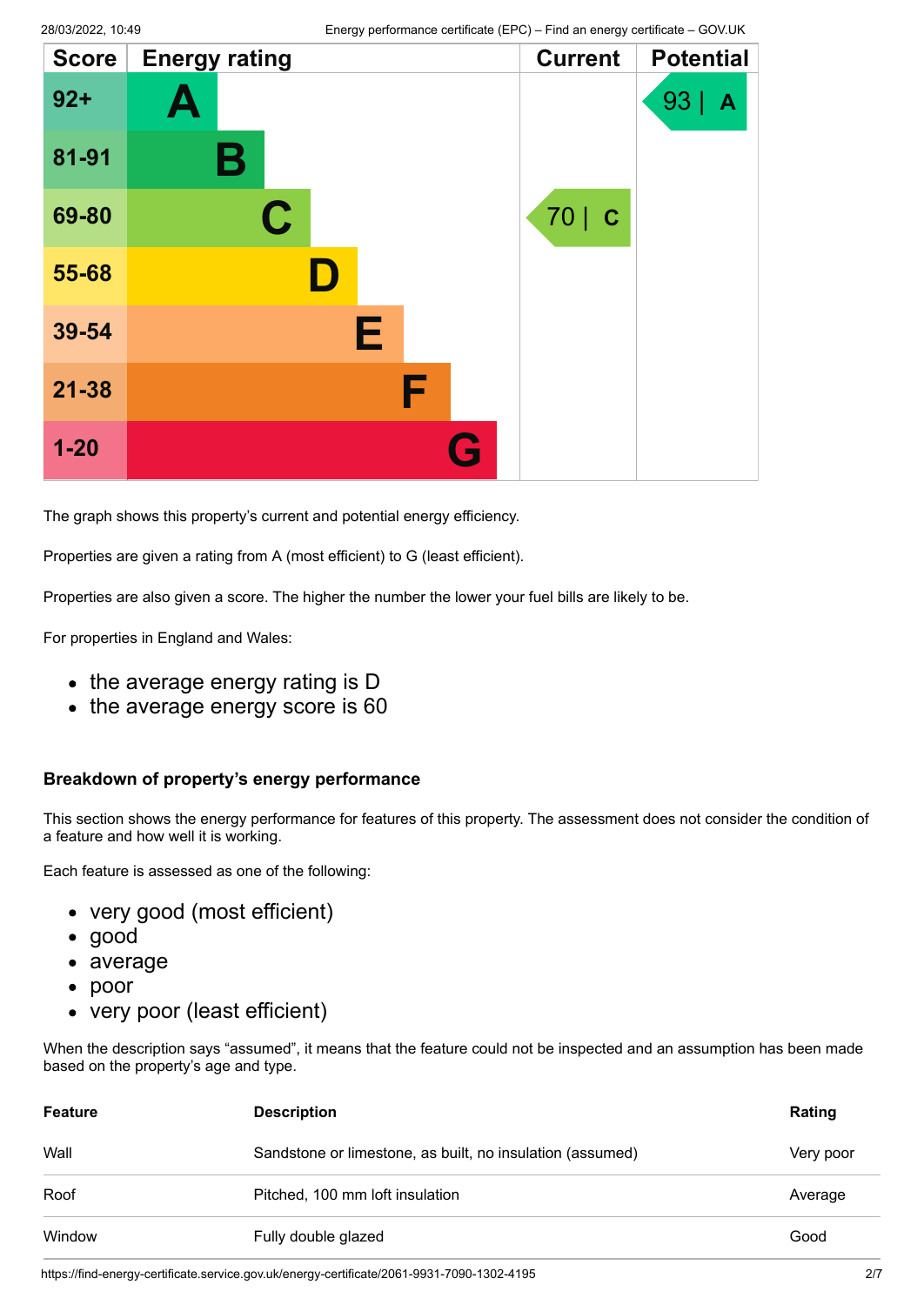28/03/2022, 10:49 Energy performance certificate (EPC) – Find an energy certificate – GOV.UK

| <b>Feature</b>       | <b>Description</b>                          | Rating    |
|----------------------|---------------------------------------------|-----------|
| Main heating         | Boiler and radiators, mains gas             | Good      |
| Main heating control | Programmer, room thermostat and TRVs        | Good      |
| Hot water            | From main system                            | Good      |
| Lighting             | Low energy lighting in 83% of fixed outlets | Very good |
| Floor                | Solid, no insulation (assumed)              | N/A       |
| Secondary heating    | None                                        | N/A       |

## **Primary energy use**

The primary energy use for this property per year is 224 kilowatt hours per square metre (kWh/m2).

What is primary energy use?

## **Additional information**

Additional information about this property:

• Stone walls present, not insulated

#### **Environmental impact of this property**

This property's current environmental impact rating is C. It has the potential to be A.

Properties are rated in a scale from A to G based on how much carbon dioxide (CO2) they produce.

Properties with an A rating produce less CO2 than G rated properties.

#### **An average household produces**

6 tonnes of CO2

#### **This property produces**

1.7 tonnes of CO2

#### **This property's potential production**

0.1 tonnes of CO2

By making the [recommended changes](#page-3-0), you could reduce this property's CO2 emissions by 1.6 tonnes per year. This will help to protect the environment.

Environmental impact ratings are based on assumptions about average occupancy and energy use. They may not reflect how energy is consumed by the people living at the property.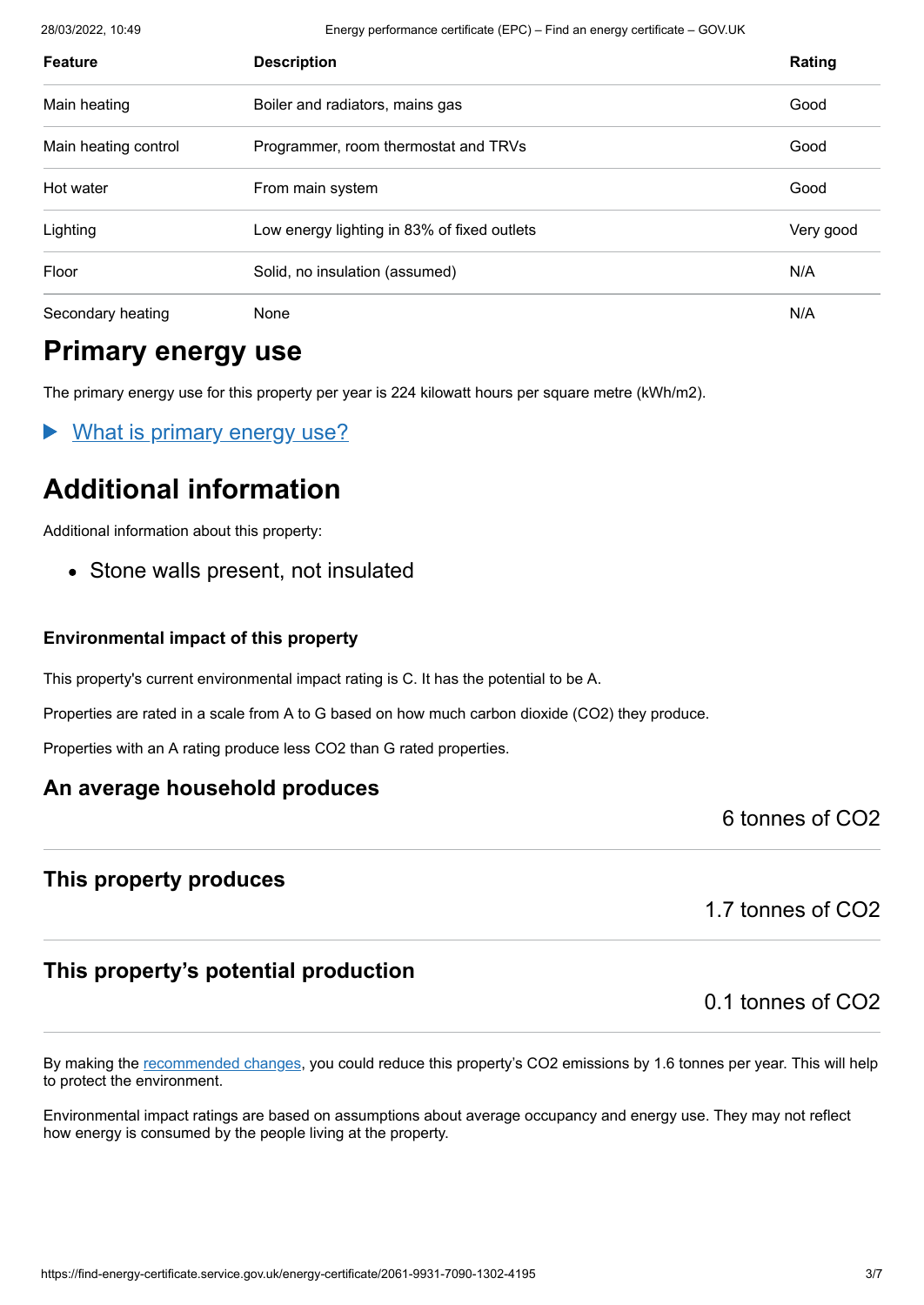#### <span id="page-3-0"></span>**How to improve this property's energy performance**

Making any of the recommended changes will improve this property's energy efficiency.

If you make all of the recommended changes, this will improve the property's energy rating and score from C (70) to A (93).

What is an energy rating?

## **Recommendation 1: Internal or external wall insulation**

Internal or external wall insulation

**Typical installation cost**

**Typical yearly saving**

**Potential rating after carrying out recommendation 1**

| Recommendation 2: Replace boiler with new condensing |  |
|------------------------------------------------------|--|
| boiler                                               |  |

Condensing boiler

**Typical installation cost**

£2,200 - £3,000

£23

76 | C

Potential energy

rating

**A**

£4,000 - £14,000

£62

75 | C

**Typical yearly saving**

**Potential rating after carrying out recommendations 1 and 2**

## **Recommendation 3: Solar water heating**

Solar water heating

#### **Typical installation cost**

£4,000 - £6,000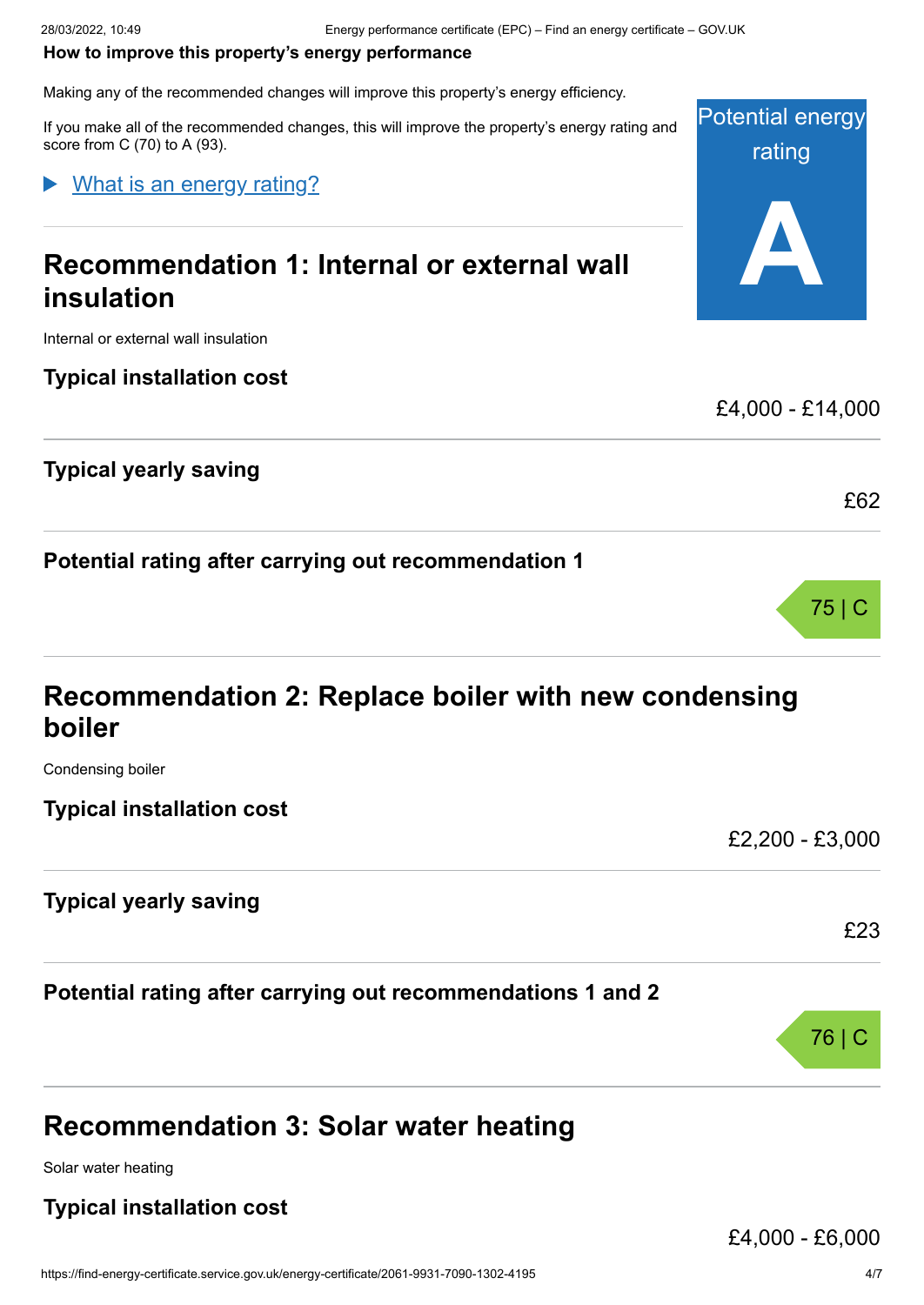## **Typical yearly saving** £24 **Potential rating after carrying out recommendations 1 to 3** 78 | C **Recommendation 4: Solar photovoltaic panels, 2.5 kWp** Solar photovoltaic panels **Typical installation cost** £3,500 - £5,500 **Typical yearly saving** £380 **Potential rating after carrying out recommendations 1 to 4** 93 | A **Paying for energy improvements** [Find energy grants and ways to save energy in your home.](https://www.gov.uk/improve-energy-efficiency) (https://www.gov.uk/improve-energy-efficiency) **Estimated energy use and potential savings Estimated yearly energy cost for this property** £438 **Potential saving** £110

The estimated cost shows how much the average household would spend in this property for heating, lighting and hot water. It is not based on how energy is used by the people living at the property.

The estimated saving is based on making all of the recommendations in [how to improve this property's energy performance.](#page-3-0)

For advice on how to reduce your energy bills visit Simple Energy Advice [\(https://www.simpleenergyadvice.org.uk/\)](https://www.simpleenergyadvice.org.uk/).

## **Heating use in this property**

Heating a property usually makes up the majority of energy costs.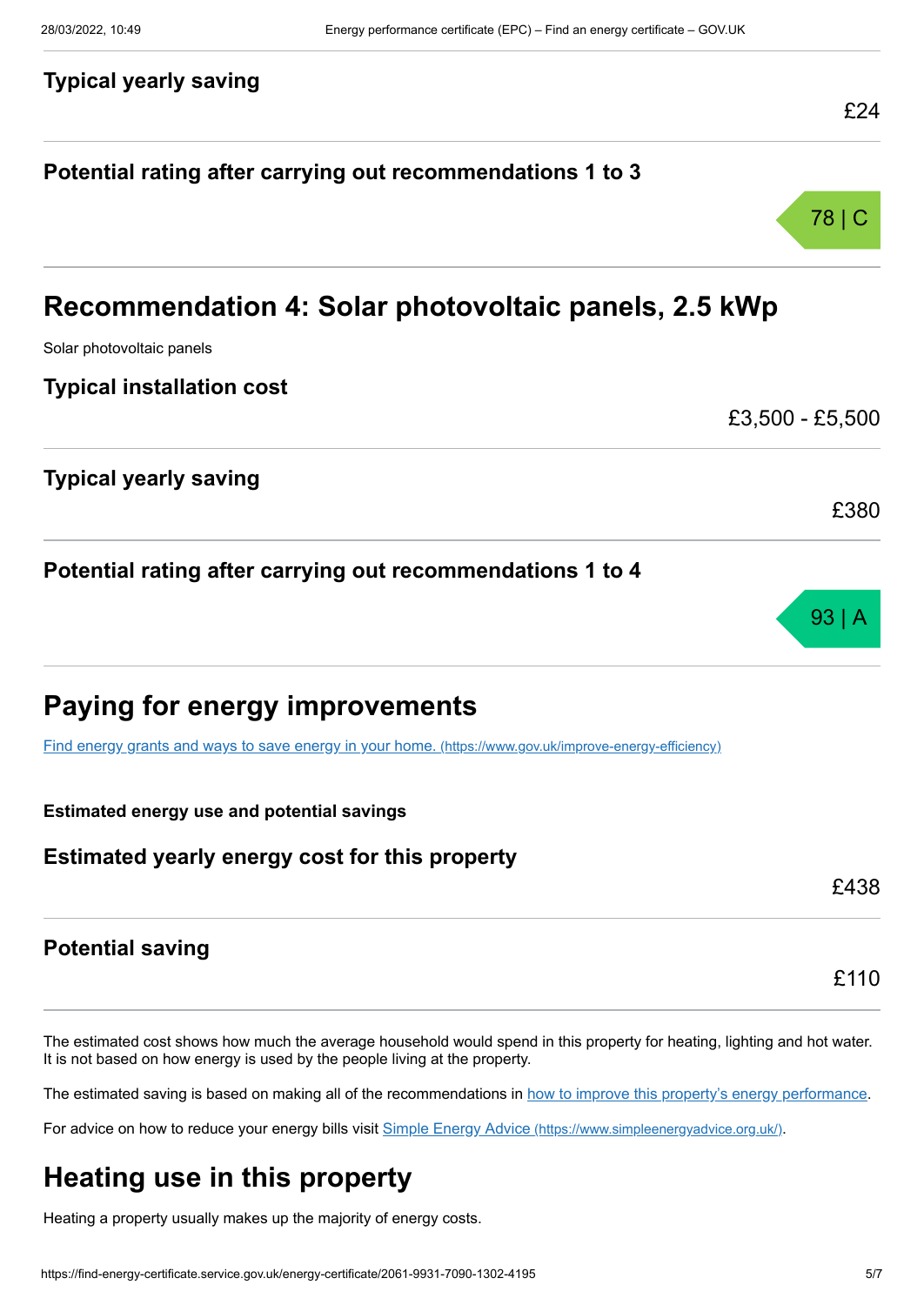#### **Estimated energy used to heat this property**

#### **Space heating**

#### 3942 kWh per year

#### **Water heating**

1610 kWh per year

#### **Potential energy savings by installing insulation**

| <b>Type of insulation</b> | Amount of energy saved |
|---------------------------|------------------------|
| Loft insulation           | 208 kWh per year       |
| Solid wall insulation     | 1346 kWh per year      |

You might be able to receive Renewable Heat Incentive payments [\(https://www.gov.uk/domestic-renewable-heat-incentive\)](https://www.gov.uk/domestic-renewable-heat-incentive). This will help to reduce carbon emissions by replacing your existing heating system with one that generates renewable heat. The estimated energy required for space and water heating will form the basis of the payments.

#### **Contacting the assessor and accreditation scheme**

This EPC was created by a qualified energy assessor.

If you are unhappy about your property's energy assessment or certificate, you can complain to the assessor directly.

If you are still unhappy after contacting the assessor, you should contact the assessor's accreditation scheme.

Accreditation schemes are appointed by the government to ensure that assessors are qualified to carry out EPC assessments.

## **Assessor contact details**

#### **Assessor's name**

Anthony Davies

#### **Telephone**

03001232100

#### **Email**

[aedavies1971@gmail.com](mailto:aedavies1971@gmail.com)

## **Accreditation scheme contact details**

#### **Accreditation scheme**

Stroma Certification Ltd

#### **Assessor ID**